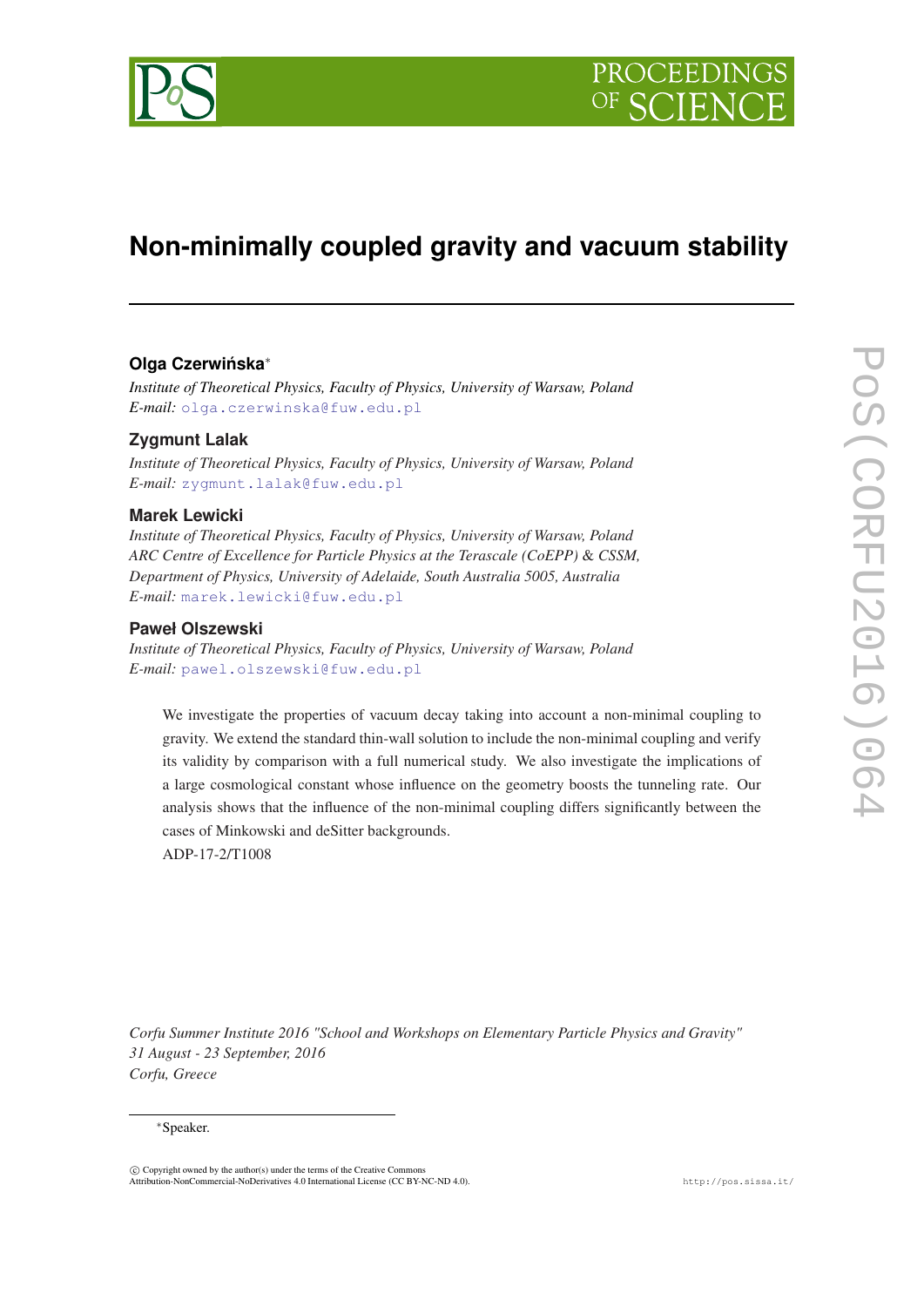## <span id="page-1-0"></span>1. Introduction

Recent discovery of the Higgs boson initiated the thorough investigation of vacuum stability in the Standard Model. Observed data indicate that the electroweak minimum in the SM effective potential is metastable, so the potential can have a second minimum to which the electroweak vacuum may decay  $[1, 2]$ . Numerous modifications of the potential and their features have been investigated: additional higher-dimensional interactions [3], approximate scale-invariance [4], gauge dependence [5, 6], relation to primordial black holes [7], to name a few.

Also the study of the gravitational impact on the metastability has been studied, mostly following the classic work of Coleman and De Luccia [8]. Using thin-wall approximation they showed that the decay of Minkowski vacuum into anti-deSitter one in gravitational background is heavily suppressed. Recent works have been devoted to describe the influence of gravity in more detail, mostly in some well-defined cosmological context [9–11].

Central point of this note is the question of the influence of non-minimal coupling between the scalar field and scalar curvature,  $\xi$ , on vacuum decay. This coupling is required for the renormalizability of the scalar field in curved spacetime and it is a crucial feature of the Higgs inflation model that is still allowed by the experimental data [12, 13]. So far its impact on the vacuum decay has been investigated in case of the inflationary background [14–16] and in the Standard Model case [17, 18]. In this paper we explore a theory with a single scalar field and a renormalizable potential which may seem simplified but it is dictated by the need to accommodate in a readable manner a wide spectrum of parameters all of which are controlling the influence of gravity. Tunneling both close and far from the thin-wall regime is discussed and we consider different geometries of the true and false vacuum. Our discussion aims to be universal and applicable in the plethora of contexts evoking the quantum tunneling in the presence of gravity like inflation [19, 20] or baryogenesis [21] to name a few.

The outline of the paper is as follows. In Section 2 we present our Lagrangian describing scalar field non-minimally coupled to gravity, analyse the non-minimal coupling's influence on the thin-wall approximation and also numerically calculate the action for the bounce solution to verify our analytical approximation. We also investigate the influence of a large cosmological constant on the decay of the false vacuum and the connection between tunneling via bubble nucleation and the Hawking-Moss solution. In Section [3](#page-8-0) we present our conclusions and summarize the paper. For more details see [22].

## 2. Model

We want to discuss the impact of the gravity on the vacuum decay process considering a very general toy model describing a single neutral scalar field. Its Lagrangian is suplemented by the two gravitational terms - usual Einstein-Hilbert action and non-minimal coupling of the scalar field to the Ricci scalar:

$$
\mathcal{L} = \frac{1}{2} (\partial \phi)^2 - V + \frac{1}{2} \frac{R}{\kappa} \left( 1 - \xi \kappa \phi^2 \right)
$$
 (2.1)

with the very simple but informative potential

$$
V = -\frac{1}{4}a^2(3b - 1)\phi^2 + \frac{1}{2}a(b - 1)\phi^3 + \frac{1}{4}\phi^4 + a^4c.
$$
 (2.2)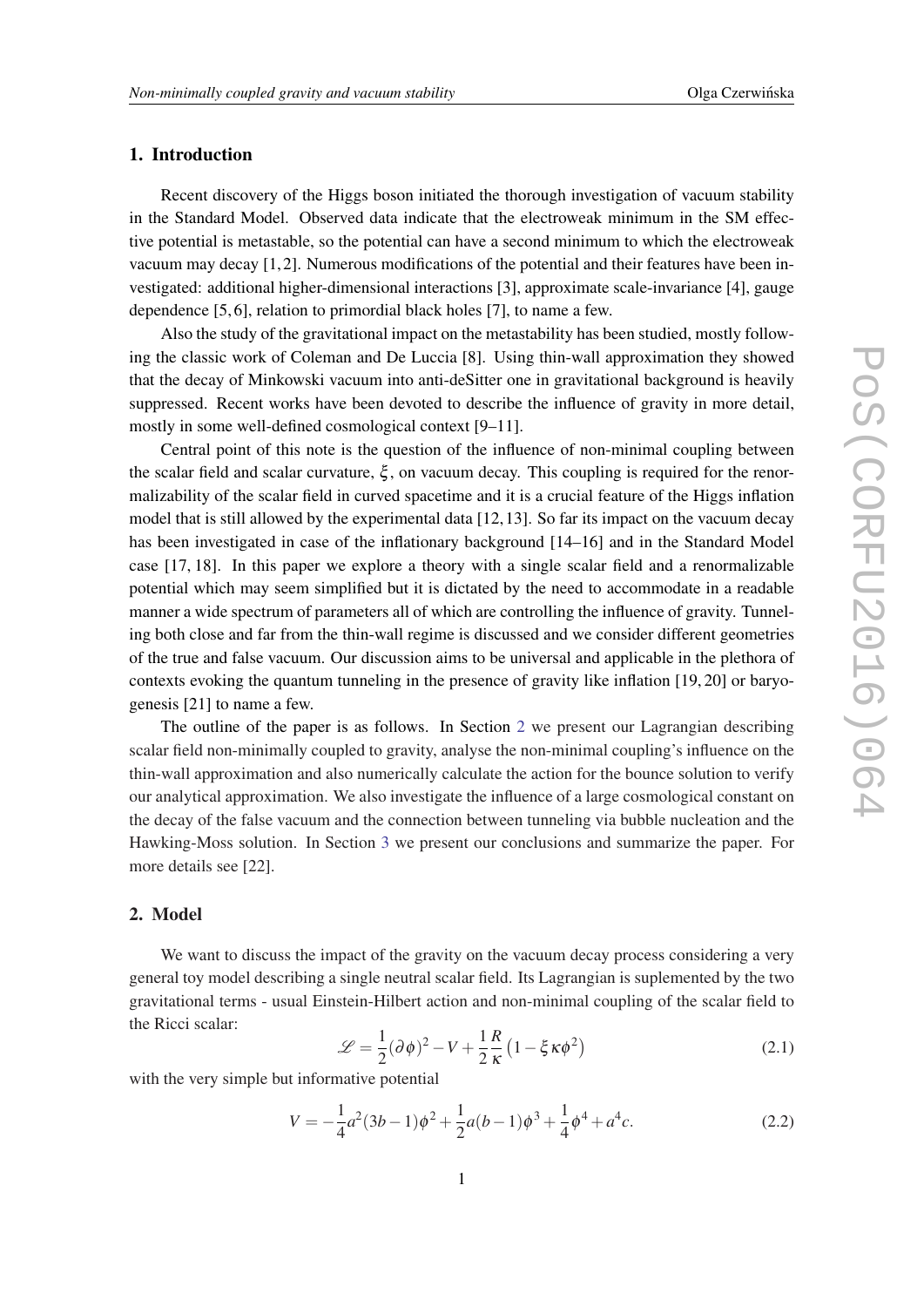<span id="page-2-0"></span>It is intentionally chosen this way as it possesses all features we require to discuss tunneling, the most important is - it has two minima: at  $\phi = 0$  and  $\phi = a$ , see Figure 1. We assume that the field is initially in a homogeneous configuration in the more shallow minimum (or *false* vacuum) at  $\phi = 0$ which we will denote by  $\phi_f$  and it tunnells to the deeper minimum (or *true* vacuum) at  $\phi_t = a$ .

The only dimensionful parameter is *a* and the usual choice  $a = 1$  means that true vacuum is positioned at the Planck scale as we use natural units  $(M_p = 1)$ . Decreasing *a* corresponds to attenuating the gravitational effects and bringing our results closer to flat spacetime case. Constant *c* is responsible for the character of our initial false vacuum (it corresponds to the vacuum energy) and we focus on a de Sitter false vacuum with  $c > 0$  and Minkowski false vacuum with  $c = 0$ . Parameter *b* controls the degeneration of the vacua. Figure 1 depicts our potential in the range of parameters used throughout the paper, we fix  $a = 1$  and  $c = 0$ .



**Figure 1:** Toy model potential for different values of *b* parameter and vanishing vacuum energy  $c = 0$  for  $a=1$ .

#### 2.1 Tunneling

Our discussion is based on the standard formalism of Coleman and De Luccia (CDL) [8], which assumes that vacuum decay proceeds through nucleation of true vacuum bubbles within our false vacuum. The decay probability is given by [23, 24]

$$
\Gamma = Ae^{-S},\tag{2.3}
$$

where *A* is a prefactor coming from quantum corrections that is not discussed in the present paper and *S* is in general the difference of the action integral between final and initial field configurations. For the result including all the gravitational effects these are respectively the Coleman-DeLuccia bounce  $\phi_{\text{CDL}}$  and  $\phi_f$  (and we denote *S* by *S*<sub>CDL</sub>)

$$
S_{CDL} = S[\phi_{CDL}] - S[\phi_f]. \qquad (2.4)
$$

Bubble (bounce) is a spherically symmetric scalar field configuration,  $\phi = \phi(\tau)$ , fulfilling euclidean EOM with appropriate boundary conditions imposed so that the action difference is finite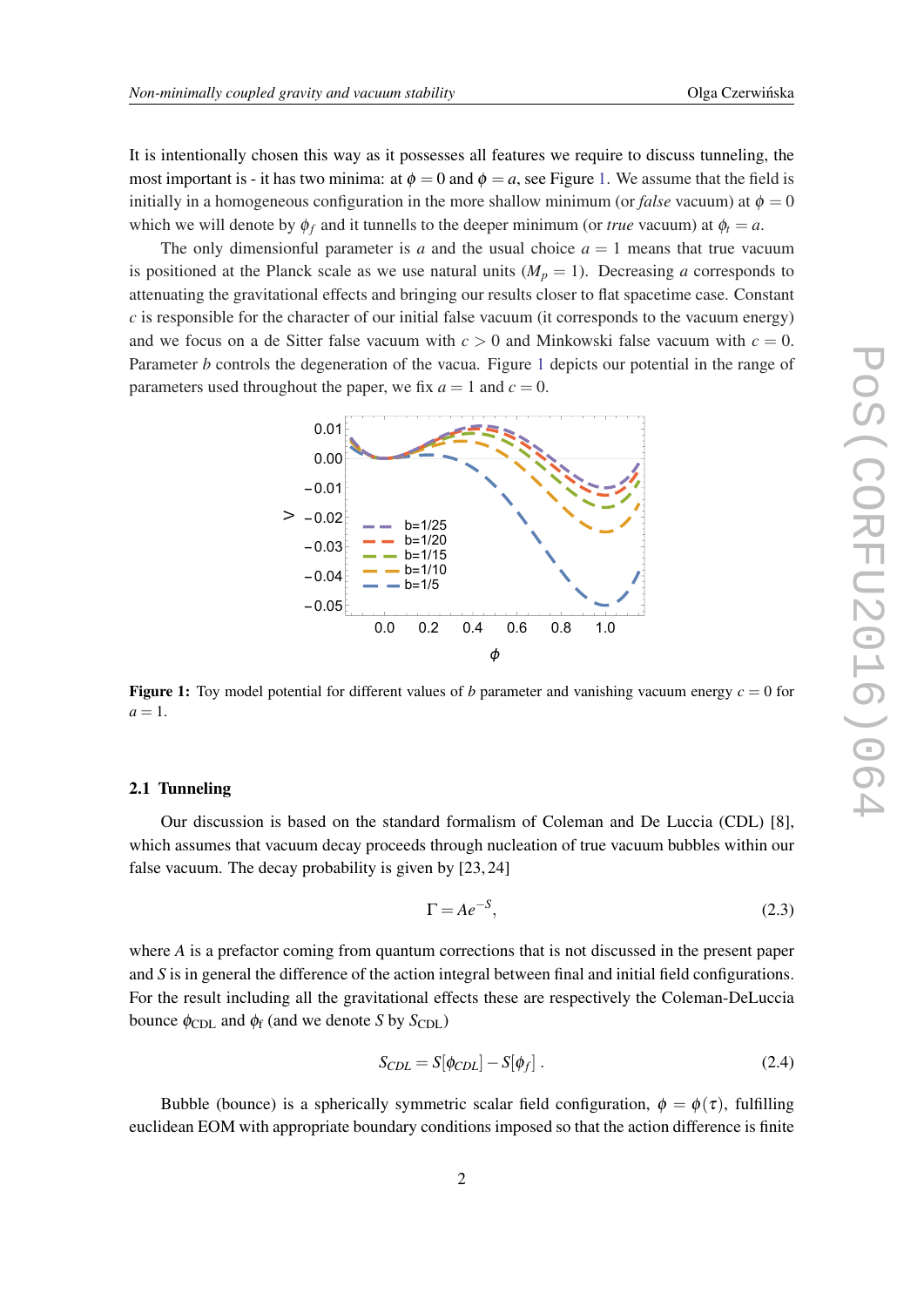<span id="page-3-0"></span>and coordinate singularities are prevented. Action of such a bubble in presence of non-minimal coupling to gravity reads

$$
S_E = 2\pi^2 \int d\tau \rho^3 \left(\frac{1}{2}\dot{\phi}^2 + V - \frac{1}{2}\frac{R}{\kappa}\left(1 - \kappa\xi\phi^2\right)\right)
$$
(2.5)  
=  $2\pi^2 \int d\tau \left[\rho^3 \left(\frac{1}{2}\dot{\phi}^2 + V\right) - \frac{3}{\kappa}\left(1 - \xi\kappa\phi^2\right)\rho\left(\dot{\rho}^2 + 1\right) + 6\xi\dot{\phi}\phi\dot{\rho}\rho^2\right] + \frac{6\pi}{\kappa}\left(1 - \kappa\xi\phi^2\right)\rho^2\dot{\rho}\Big|_0^{\tau_{max}}$ 

with metric  $ds^2 = d\tau^2 + \rho(\tau)^2 (d\Omega)^2$  corresponding to the *FRW* metric with the curvature parameter  $k = +1$ . Here  $d\Omega$  denotes an infinitesimal element of the 3*D* sphere,  $\rho(\tau)$  is the radius of that sphere,  $\dot{\phi} = \frac{d\phi}{d\tau}$  $\frac{d\phi}{d\tau}$  and  $R = -6\left(\frac{\ddot{\rho}}{\rho} + \frac{\dot{\rho}^2}{\rho^2}\right)$  $\frac{\dot{\rho}^2}{\rho^2} - \frac{1}{\rho^2}$  $\frac{1}{\rho^2}$ ). In case of dS false vacuum the boundary term always vanishes.

From the above action (2.5) we obtain the equation of motion of the scalar field,

$$
\ddot{\phi} + 3\frac{\dot{\rho}}{\rho}\dot{\phi} - \xi\phi R = \frac{\partial V}{\partial \phi},
$$
\n(2.6)

the first

$$
\dot{\rho}^2 = 1 + \frac{\kappa \rho^2}{3(1 - \kappa \xi \phi^2)} \left( \frac{1}{2} \dot{\phi}^2 - V + 6 \xi \dot{\phi} \phi \frac{\dot{\rho}}{\rho} \right)
$$
(2.7)

and the second Friedman equation

$$
\ddot{\rho} = \frac{\kappa \rho}{3(1 - \kappa \xi \phi^2)} \left( -\dot{\phi}^2 - V + 3\xi \left( \dot{\phi}^2 + \ddot{\phi} \phi + \dot{\phi} \phi \frac{\dot{\rho}}{\rho} \right) \right). \tag{2.8}
$$

Using the first Friedman equation we can also further simplify the action (2.5)

$$
S_E = 4\pi^2 \int d\tau \left[ \rho^3 V - \frac{3\rho}{\kappa} \left( 1 - \xi \kappa \phi^2 \right) \right] + \frac{6\pi}{\kappa} \left( 1 - \kappa \xi \phi^2 \right) \rho^2 \dot{\rho} \Big|_0^{\tau_{max}}.
$$
 (2.9)

Scale factor  $\rho$  crosses zero at least once [25] and without loss of generality we can chose value of  $\tau$  of the first zero to be  $\tau = 0$  and the other at  $\tau_{\text{max}}$ . Then the appropriate boundary conditions read

$$
\dot{\phi}(0) = \dot{\phi}(\tau_{max}) = 0,
$$
  
\n
$$
\rho(0) = 0,
$$
  
\n
$$
\rho(\tau_{max}) = 0
$$
 (for dS false vacuum),  
\n
$$
\rho(\tau_{max}) = \rho_{max} \neq 0
$$
 (for Minkowski false vacuum).

In our definition of *R* second power of  $\rho$  appears in the denominator so there is a possibility of divergence here. Therefore, it is much more convenient for numerical calculations to express the scalar curvature using the Friedman equations as

$$
R = -6\left(\frac{\ddot{\rho}\rho + \dot{\rho}^2 - 1}{\rho^2}\right) = \frac{\kappa}{(1 - \kappa\xi\phi^2)}\left(\dot{\phi}^2 + 4V - 6\xi\left(\dot{\phi}^2 + \phi\ddot{\phi} + 3\dot{\phi}\phi\frac{\dot{\rho}}{\rho}\right)\right). \tag{2.10}
$$

This way *R* contains only the Hubble parameter that is already present in the scalar field's EOM and thus has to be numerically stable.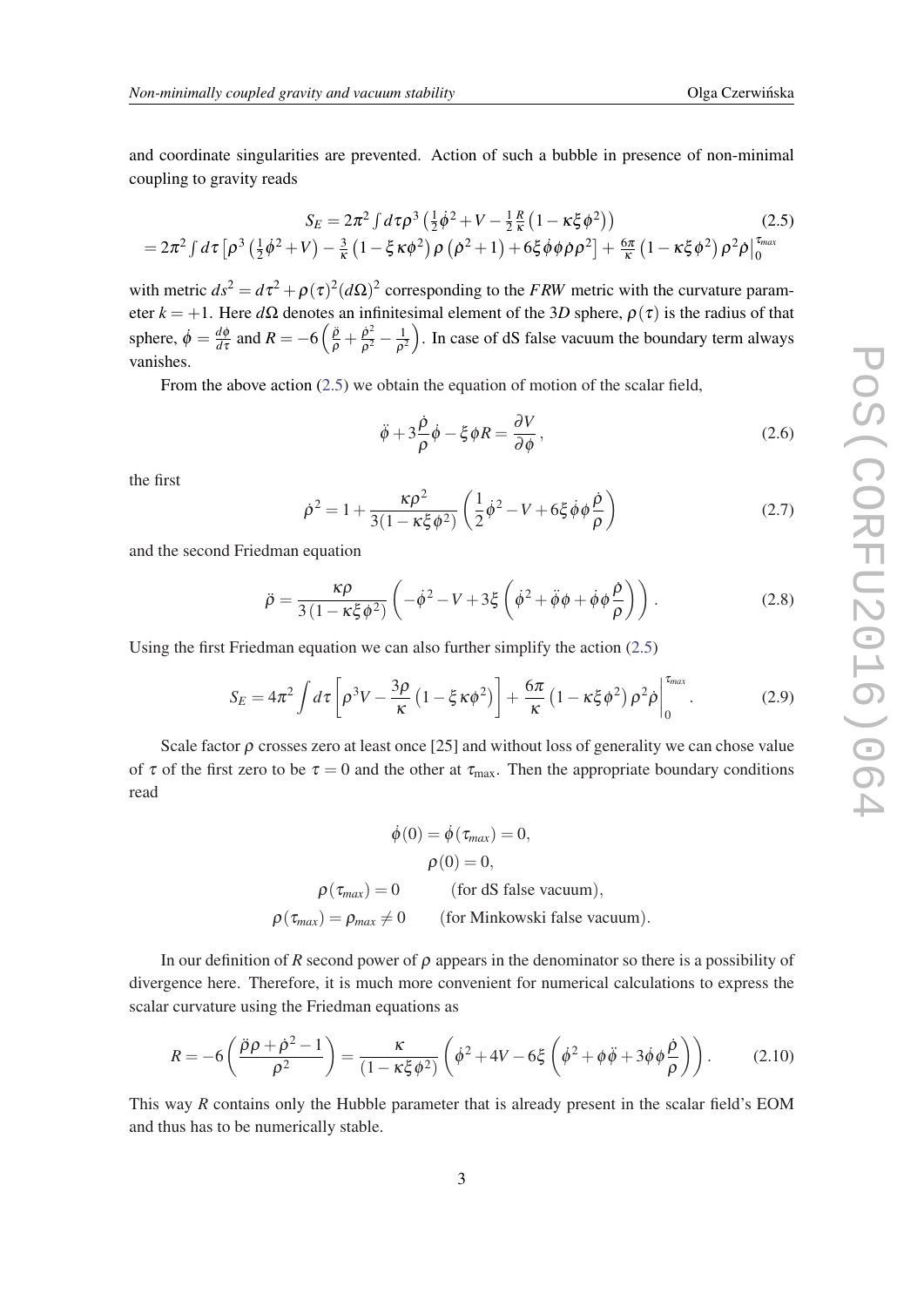<span id="page-4-0"></span>For gravitational background we assume a constant field configuration, which results in the simplified first Friedmann equation [\(2.7\)](#page-3-0)

$$
\frac{d\rho}{d\tau} = \sqrt{1 - \frac{\kappa \rho^2 V}{3(1 - \kappa \xi \phi^2)}},\tag{2.11}
$$

where  $V = V(\phi)$  and  $\phi$  is the chosen constant field value. Equation ([2.9](#page-3-0)) corresponds then to

$$
S[\phi_{\rm f}] = -\frac{24\pi^2 (1 - \kappa \xi \phi_{\rm f}^2)^2}{\kappa^2 V_{\rm f}} \quad \text{(for dS)},\tag{2.12}
$$

$$
S[\phi_f] = 0 \qquad \text{(for Minkowski)}.
$$
 (2.13)

In our potential false vacuum is always positioned at  $\phi_f = 0$  so there is no modification of the false vacuum energy. However, the same reasoning applies to the true vacuum energy which is modified by the non-minimal coupling - energy of true vacuum can be increased beyond that of the false vacuum (in the case when  $V(\phi_t) > 0$ ) making false vacuum stable. This is especially visible for large vacuum energies where the true vacuum can disappear altogether as shown in Figure 2. We always neglect tunneling in such cases because even though the bubble profile can sometimes still be calculated, such bubble is not energetically favourable and would not grow after nucleation.



**Figure 2:** Modified potential  $V/(1 - \kappa \xi \phi^2)^2$  for different choices of the vacuum energy *c* and with the non-minimal coupling set to  $\xi = 0.2$ . Value of the c constant was set to c = (0; 0:05; 0:1) from left to right.

#### 2.2 TW approximation

Thin-wall (TW) approximation originating from [8, 23], assumes the true vacuum bubble stretches to some  $\bar{\rho}$  having a constant value  $V_t$  inside and on the outside of the bubble our solution is identical to the false vacuum  $V_f$ . The overall action

$$
S_{TW} = S_{\text{wall}} + S[\phi_{\text{tv}}] - S[\phi_{\text{fv}}]
$$
\n(2.14)

acquires the new term *S*wall describing the wall. One of the advantages of this approximation is the fact that in some cases it can provide the analytical expression for the bounce solution.

We develop the original setup by including the non-minimal coupling to gravity. The full EOM reads then

$$
\ddot{\phi} + \frac{3}{\tau} \dot{\phi} - \xi \phi R = \frac{\partial V}{\partial \phi},
$$
\n(2.15)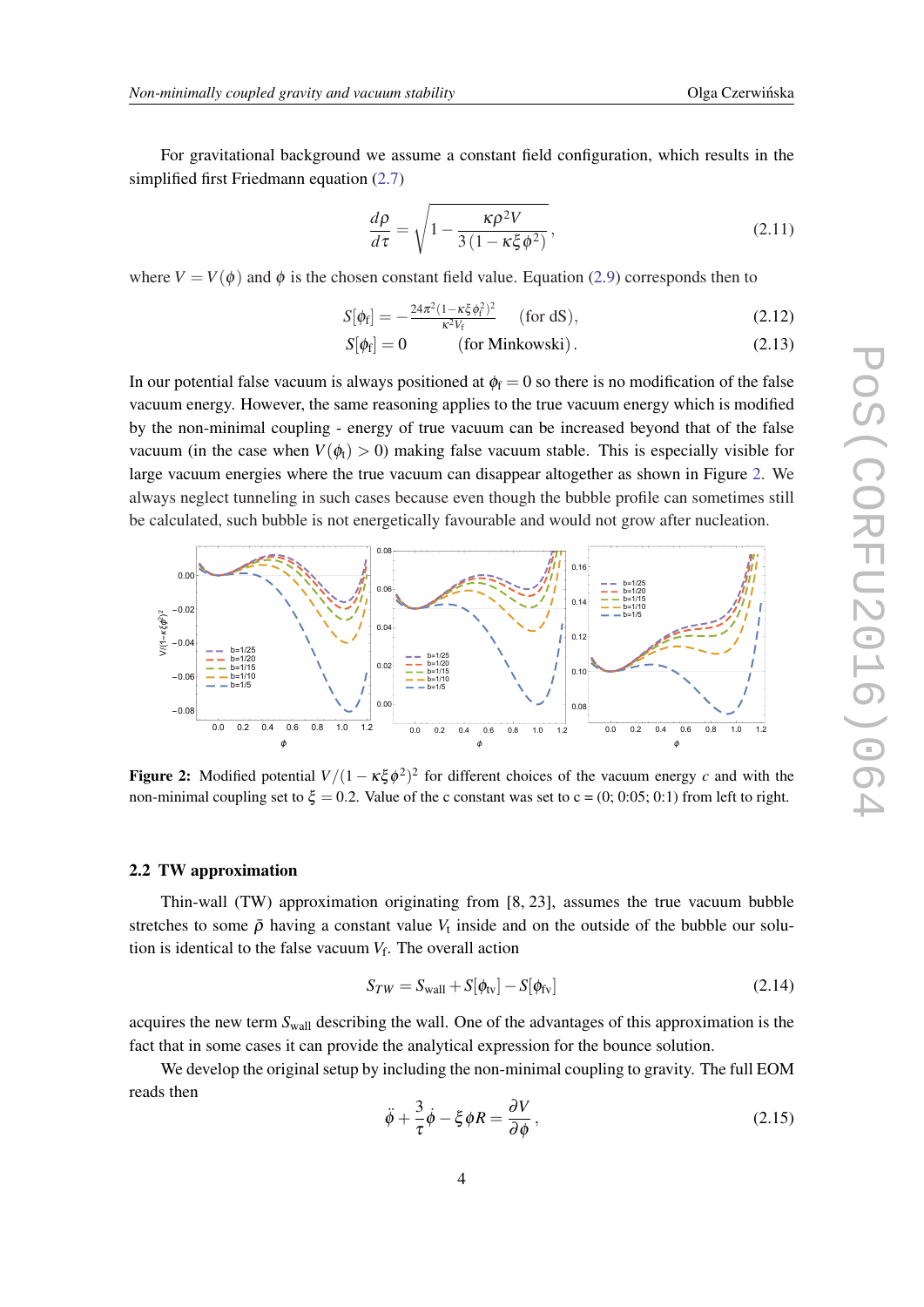<span id="page-5-0"></span>where according to TW approximation we neglect the term proportional to  $\dot{\phi}$  for the wall and  $\rho = \bar{\rho} = \text{const}$  so that curvature can be approximated by  $R \approx \frac{6}{\delta^2}$  $\frac{6}{\bar{\rho}^2}$ . Integrating ([2.15\)](#page-4-0) once we obtain

$$
\frac{d\phi}{d\tau} = -\sqrt{2(V - V_t) + \xi R \left(\phi^2 - \phi_t^2\right)},\tag{2.16}
$$

so the action of the bubble wall reads

$$
B_{\text{wall}} = 2\pi^2 \bar{\rho}^3 \int_0^{\tau_{\text{max}}} \left[ 2(V - V_t) + \xi R(\phi^2 - \phi_t^2) \right] d\tau \tag{2.17}
$$

$$
\approx 2\pi^2 \left( \bar{\rho}^3 \int_{\phi_f}^{\phi_t} \sqrt{2(V-V_t)} d\phi + \xi \bar{\rho} \int_{\phi_f}^{\phi_t} \frac{3(\phi^2 - \phi_t^2)}{\sqrt{2(V-V_t)}} d\phi \right) \tag{2.18}
$$

$$
=2\pi^2\left(\bar{\rho}^3S_0+\xi\bar{\rho}S_1\right),\qquad(2.19)
$$

where we expanded to the first order in  $\xi$ .  $S_0$  is the usual result we would obtain neglecting gravity:  $S_0 = \rho_0 (V_f - V_f)/3$ , where  $\rho_0$  is the size of the bounce obtained numerically neglecting gravity, and  $S_1$  is the linear correction due to the non-minimal coupling.

Expansion to the second order in  $\xi$  slightly increases the action but it does not improve significantly the accuracy of our results. We prove in Section [2.4](#page-6-0) that both approximations we use overestimate the correct result. Interpretation of this error presumes that it comes from our assumption on the shape of the bounce rather than from the expansion in the non-minimal coupling ξ .

Gravitational part of the action corresponds again to the constant field configuration in ([2.9](#page-3-0)) with some upper limit of the integratiom, namely the radius of the bubble  $\bar{\rho}$ , which results in

$$
S_{\text{grav}} = 2\pi^2 \frac{2}{3} \frac{\left(1 - \bar{\rho}^2 \Lambda V\right)^{3/2} - 1}{\Lambda^2 V},\tag{2.20}
$$

where  $\Lambda = \kappa/(1 - \kappa \xi \phi^2)$  and  $\phi$  is the constant field value.

Final expression for the action for TW approximation including gravitational contributions reads

$$
S_{TW} = 2\pi^2 \left( \bar{\rho}^3 S_0 + \xi \bar{\rho} S_1 - \frac{2}{3} \frac{(1 - \bar{\rho}^2 \Lambda_f V_f)^{3/2} - 1}{\Lambda_f^2 V_f} + \frac{2}{3} \frac{(1 - \bar{\rho}^2 \Lambda_f V_f)^{3/2} - 1}{\Lambda_f^2 V_t} \right),
$$
(2.21)

where  $\Lambda_f = \kappa/(1 - \kappa \xi \phi_f^2)$  and  $\Lambda_t = 1/(1 - \kappa \xi \phi_t^2)$  are constant field values. In the flat case -Minkowski background with  $V_f = 0$ , false vacuum gravity action should be replaced with the appropriate limit  $S_{grav} \to V \to 0-2\bar{\rho}^2/\Lambda$  which gives the overall action of the form

$$
S_{TW} = 2\pi^2 \left( \bar{\rho}^3 S_0 + \xi \bar{\rho} S_1 + \frac{\bar{\rho}^2}{\Lambda_f} + \frac{2}{3} \frac{(1 - \bar{\rho}^2 \Lambda_t V_t)^{3/2} - 1}{\Lambda_t^2 V_t} \right).
$$
 (2.22)

Bi-quadratic equation for the size of the bubble  $\bar{\rho}$  used in (2.21) or (2.22) can be obtained by differentiating the action with respect to  $\bar{\rho}$  and expanding it to the linear order in  $\zeta$  reads

$$
\begin{aligned}\n&\left[\left(\frac{1}{\Lambda_{f}^{2}}-\frac{1}{\Lambda_{t}^{2}}\right)^{2}-3\xi S_{0}S_{1}\left(\frac{1}{\Lambda_{f}^{2}}+\frac{1}{\Lambda_{t}^{2}}\right)\right]+\bar{\rho}^{4}\left[\frac{9}{2}S_{0}^{2}\left(\frac{V_{f}}{\Lambda_{f}}+\frac{V_{t}}{\Lambda_{t}}\right)+\left(\frac{V_{t}}{\Lambda_{t}}-\frac{V_{f}}{\Lambda_{f}}\right)^{2}+\frac{81}{16}S_{0}^{2}\right]+ (2.23)\\
&+\bar{\rho}^{2}\left[-2\left(\frac{V_{f}}{\Lambda_{f}^{3}}+\frac{V_{t}}{\Lambda_{t}^{3}}\right)-\frac{9}{2}S_{0}^{2}\left(\frac{1}{\Lambda_{f}^{2}}+\frac{1}{\Lambda_{t}^{2}}\right)+\frac{2}{\Lambda_{f}\Lambda_{t}}\left(\frac{V_{f}}{\Lambda_{t}}+\frac{V_{t}}{\Lambda_{f}}\right)+3\xi S_{0}S_{1}\left(\frac{V_{f}}{\Lambda_{f}}+\frac{V_{t}}{\Lambda_{t}}+\frac{9}{4}S_{0}^{2}\right)\right]=0.\n\end{aligned}
$$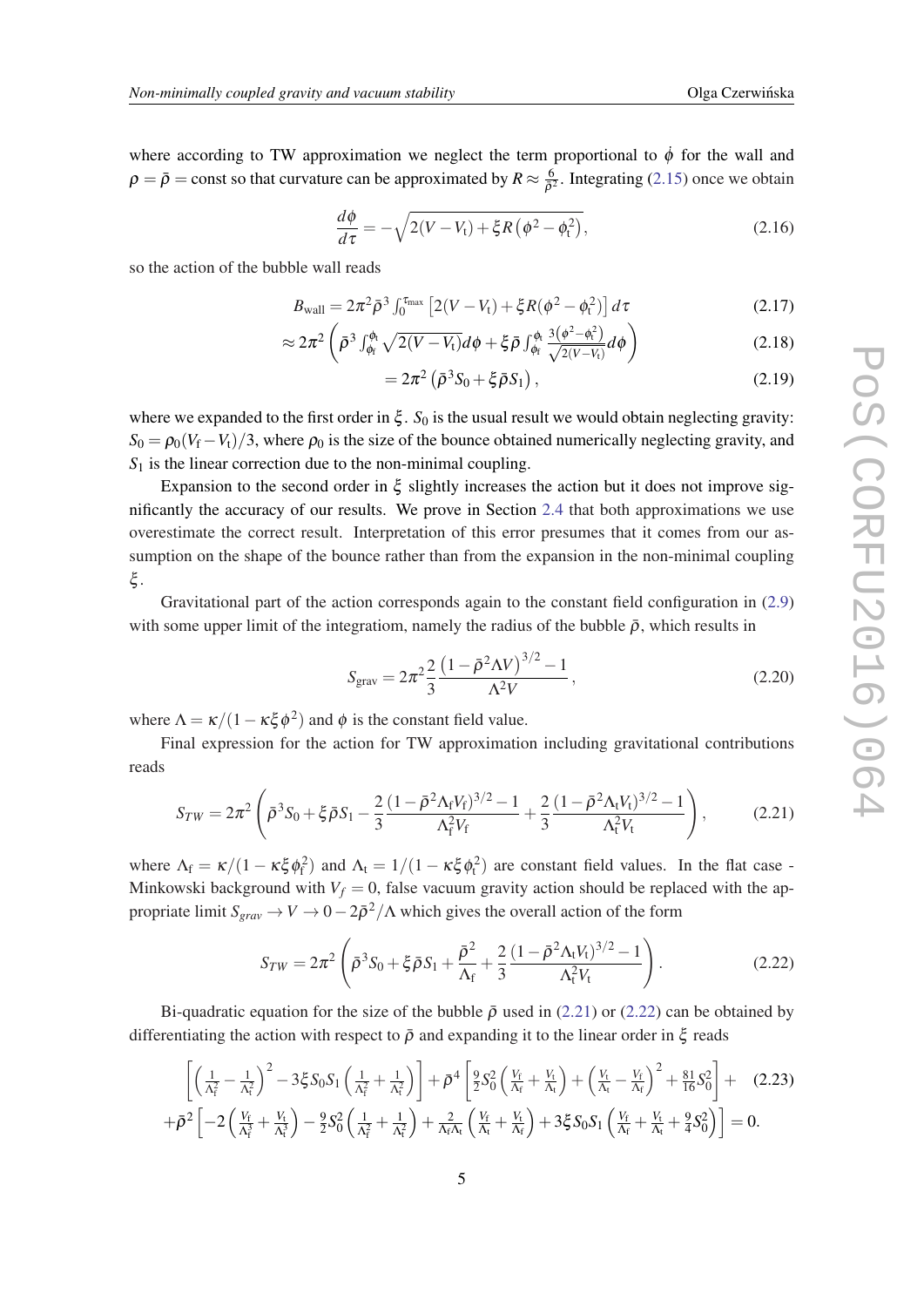<span id="page-6-0"></span>In the flat case our equation of motion for the scalar field simplifies to

$$
\ddot{\phi} + \frac{3}{\tau} \dot{\phi} = \frac{\partial V}{\partial \phi} \tag{2.24}
$$

with new boundary conditions

$$
\dot{\phi}(0) = \dot{\phi}(\tau_{\text{max}}) = 0,
$$
  

$$
\lim_{\tau \to \infty} \phi = V_f.
$$

#### 2.3 HM solution

Hawking-Moss (HM) instantons describe the probability for a whole horizon volume to transition to the top of the barrier and continue by a classical roll-down [26], see Figure 3 for comparison with CDL instanton. Action of HM instanton is the difference between action of our false vacuum and the energy of a homogenous solution on top of the potential barrier. Non minimal coupling modifies these energies as described in ([2.12\)](#page-4-0) and we get

$$
S_{\rm HM} = -\frac{24\pi^2 (1 - \kappa \xi \phi_{\rm max}^2)^2}{\kappa^2 V_{\rm max}} + \frac{24\pi^2 (1 - \kappa \xi \phi_{\rm f}^2)^2}{\kappa^2 V_{\rm f}},\tag{2.25}
$$

where  $\phi_{\text{max}}$  and  $V_{\text{max}}$  correspond to the potential and field values at the top of the barrier.

**HM**

V

classical  **roll-down CDL tunneling** ϕ

Figure 3: Comparison between Coleman-deLucia and Hawking-Moss solutions.

#### 2.4 Numerical results

In a flat case we solve equation of motion for the scalar field  $(2.24)$  numerically using the shooting method similar to [27] and we find the bubble size  $\rho_0 = \tau \left( \phi = \frac{V_t + V_f}{2} \right)$  later used in [\(2.21\)](#page-5-0). This method of obtaining the bubble size is more accurate than the simpler flat spacetimete thinwall result so the initial flat spacetime error does not influence our thin-wall approximation concernig gravity.

In numerical calculations containing  $ξ$  we solve the field EOM [\(2.6\)](#page-3-0) with Ricci scalar expressed by the scalar field [\(2.10](#page-3-0)) and the second Friedman equation [\(2.8\)](#page-3-0) with boundary conditions ([2.10](#page-3-0)), approximating  $\rho(0)$  as proportional to initial  $\tau = \varepsilon$  and  $\dot{\rho} = 1$ . Our EOM is the equation of a particle in potential  $-V(\phi)$  with a time-dependent friction  $3\frac{\dot{\rho}}{\rho}$  and we expand it around both vacua in ε that can be arbitrarily small. We neglect higher orders of both expansions and we find iteratively their leading orders that fulfill the boundary condition. Last initial condition - field value

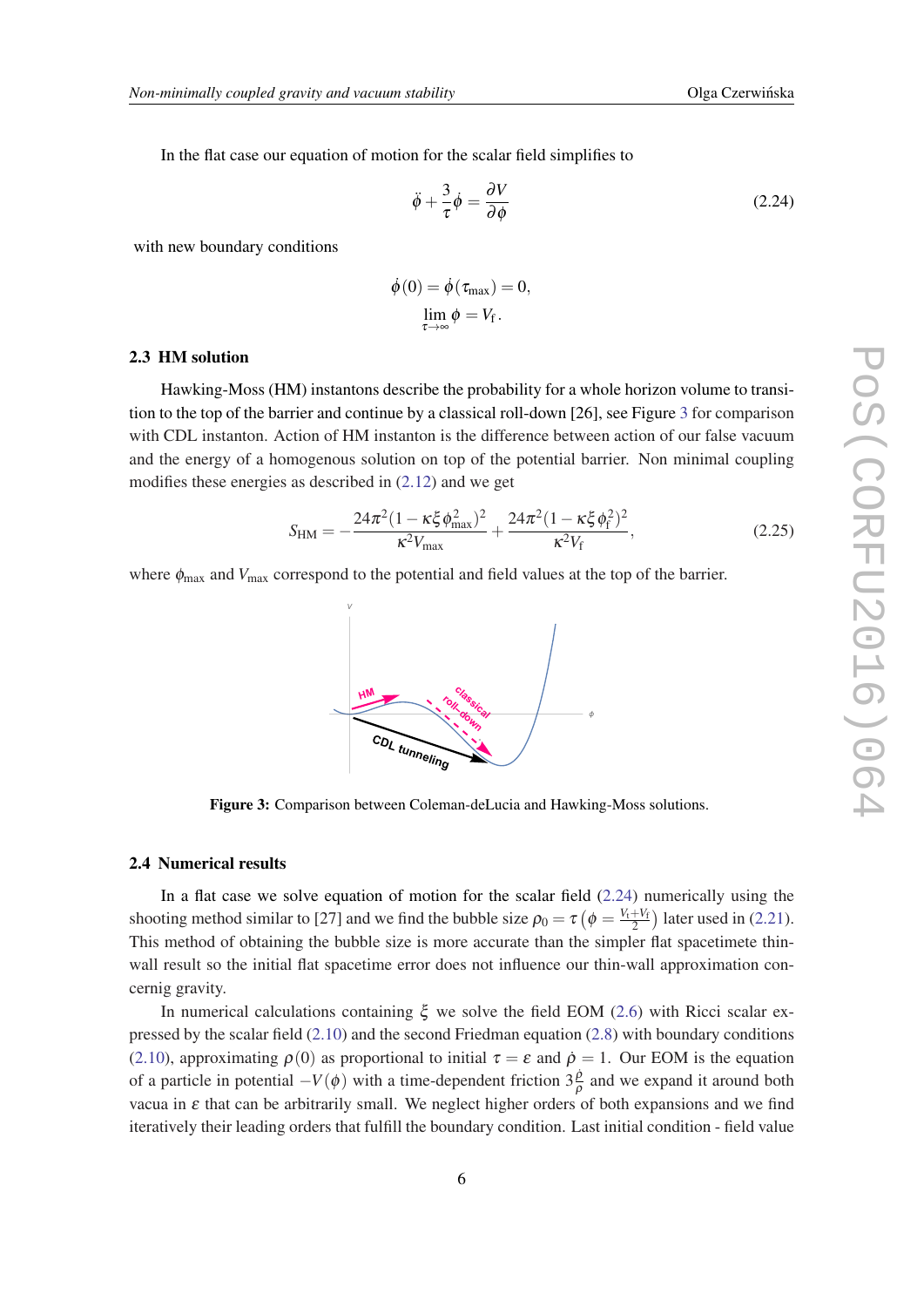

**Figure 4:** CDL bubble profiles for tunneling from dS false vacuum  $c = 0.05$  (left) and from Minkowski false vacuum (right) for several values of the non-minimal coupling ξ for *b* = 1/10.

 $\phi_0$  corresponding to CDL, can be found by a undershoot/overshoot method known from the flat setup, see e.g. [3]. Resulting bubble profiles are presented in Figure 4.

Now also the influence of the boundary term in the action [\(2.9\)](#page-3-0) when the false vacuum has a vanishing energy is straightforwardly visible. We can see in the the Figure 5 that  $\rho$  asymptotes to a linear function instead of crossing zero again at  $\tau_{\text{max}}$  and the effect of the boundary term is not negligible.



**Figure 5:** Bubble radius for tunneling from dS false vacuum  $c = 0.05$  (left panel) and from Minkowski false vacuum (right Panel) for several values of the non-minimal coupling ξ for *b* = 1/10.

To calculate the action of our solution and consequently the tunneling probability we numeri-cally perform the action integral [\(2.9\)](#page-3-0), knowing the CDL solution for  $\phi(\tau)$  and  $\rho(\tau)$ , and put it in ([2.4\)](#page-2-0) together with the background action [\(2.12](#page-4-0)). Figures [6](#page-8-0) and [7](#page-9-0) show the resulting action for all four methods discussed in this paper - *S*<sub>CDL</sub> is the numerically obtained result including Einstein-Hilbert term and non-minimal coupling to gravity,  $S_{TW}$  is the result of its thin-wall approximation, *S*<sub>HM</sub> comes from Hawking-Moss solution and *S*<sub>flat</sub> is the numerically obtained flat spacetime result completely neglecting gravity.

Figures [6](#page-8-0) and [7](#page-9-0) show that both approximations, TW and HM, always overestimate the action which includes the influence of gravity. But the validity of them is different - for relatively large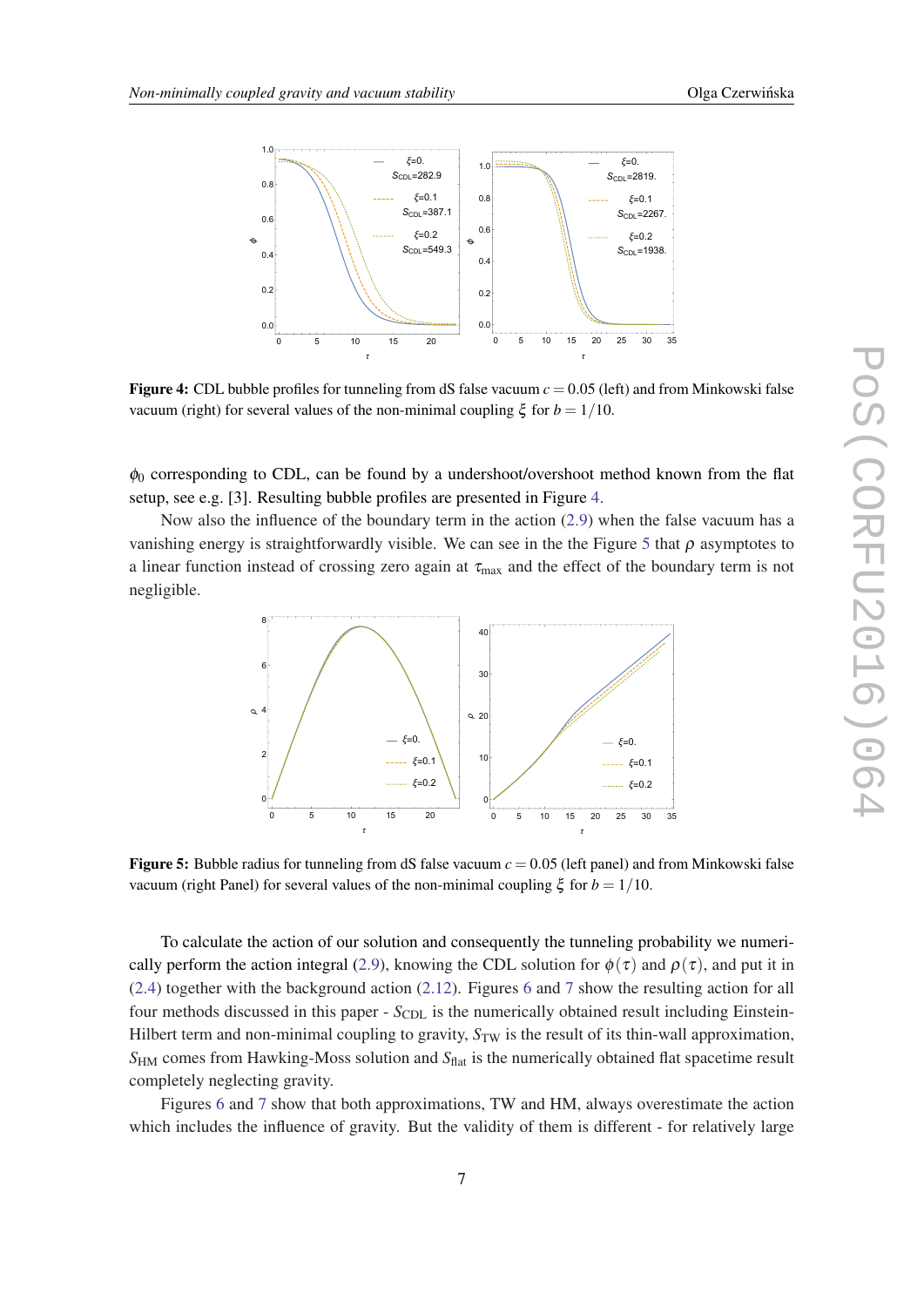<span id="page-8-0"></span>

Figure 6: Tunneling action for Minkowski false vacuum as a function of non-minimal coupling obtained using four different methods for different values of *b* parameter. S<sub>CDL</sub> is the numerically obtained result fully including gravity,  $S_{TW}$  is the result of our thin-wall approximation,  $S_{HM}$  comes from Hawking-Moss solution and *S*<sub>flat</sub> is the, numerically obtained, flat spacetime result completely neglecting gravity.

vacuum energies HM solution gives action smaller than thin-wall and is a very good approximation while for smaller vacuum energy thin-wall approximation becomes better and the suppression of the action due to gravitational effects lowers. However, both approximations become less accurate as the vacuum energy decreases. In particular, in the Minkowski case gravitational effects suppress vacuum decay by increasing the action and the HM solution does not exist (*S*<sub>HM</sub> would be infinite). At the same time TW severely overestimates the action due to non zero coupling  $\xi$ .

Moreover, action quickly decreases as the false vacuum energy increases which can be interpreted as a result of a temperature effect coming from an effective temperature induced by our compact spacetime [28]. Presence of non-minimal coupling weakens this effect as it makes the potential more and more flat as the vacuum energy increases, thus also increasing the action. In this case bounce solutions do not have to reach the false vacuum exactly but they only have to pass the bubble wall. Figure [8](#page-9-0) depicts the potentials with different values of the vacuum energy *c* and part of the potential actually probed by the tunneling solution.

For a fixed positive vacuum energy (given *c*) increasing ξ also results in more flat potential. It means that the bounce probes only values closer to the top of the barrier which makes it more similar to the HM solution. Furthermore, when value of  $\xi$  is too large potential becomes too flat and CDL bounces cease to exist [29, 30]. Thus, as the vacuum energy decreases larger values of  $\xi$ allow tunneling.

#### 3. Conclusions and summary

We analysed the vacuum decay process in presence of non minimal coupling to gravity for a general but simple model consisting of a single neutral scalar with the generic potential described in Section [2.](#page-1-0) We developed a thin-wall solution concerning  $\xi$  and provided explicite formulae needed to compute the decay exponent in a generic model. Analytical results were verified by a precise numerical calculation.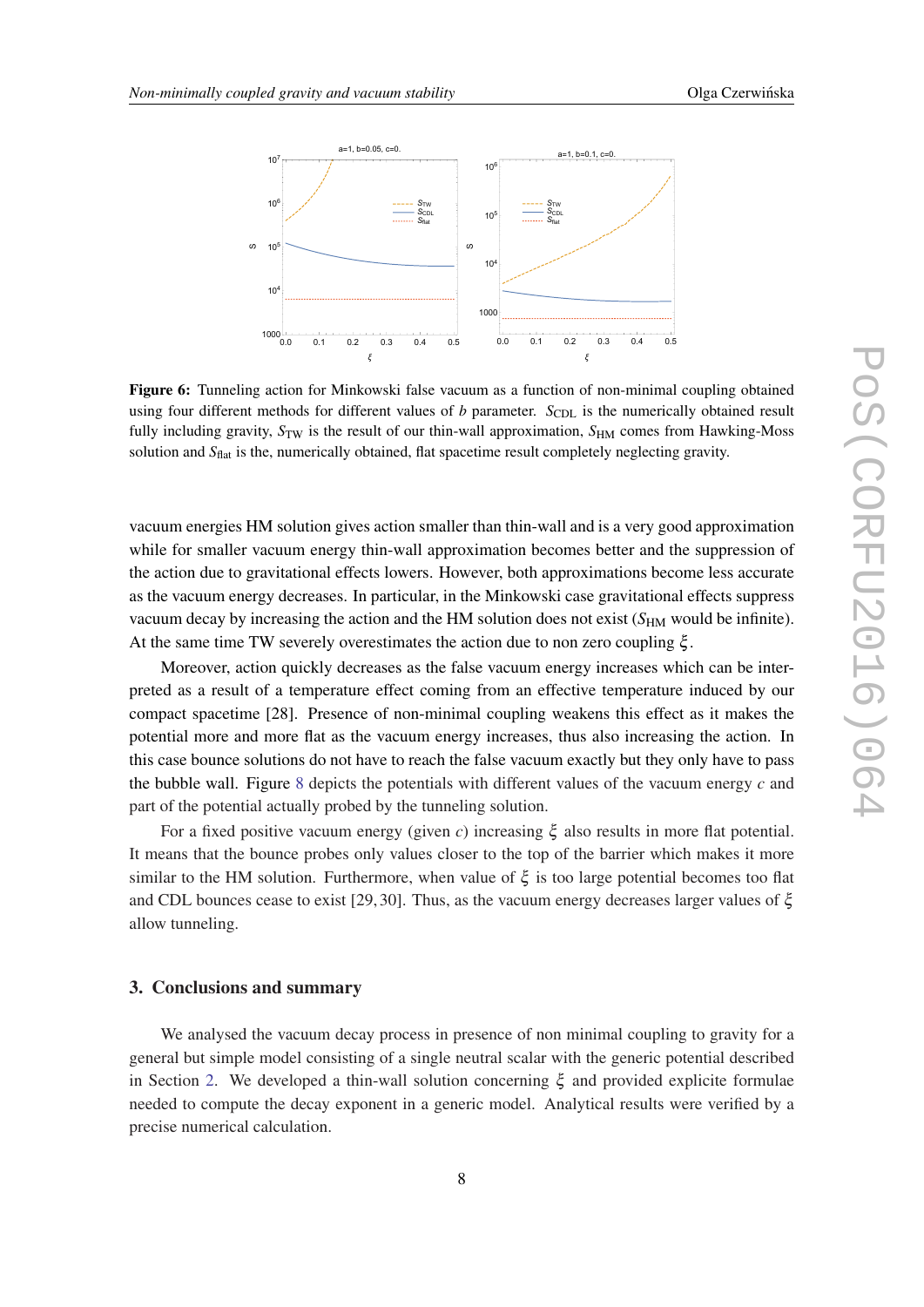<span id="page-9-0"></span>

Figure 7: Tunneling action for de Sitter false vacuum as a function of non-minimal coupling obtained using four different methods. Parameter choice and labels are the same as in Figure [6](#page-8-0). Rows correspond to different false vacuum energy densities parametrised by  $c = (0.1, 0.05)$  from top to bottom.



Figure 8: Potentials with different values of the vacuum energy *c*. The part of the potential actually probed by the tunneling solution is dashed. For this example the non-minimal coupling was set to  $\xi = 0$  (left panel) and  $\xi = 0.05$  (right panel) while the vacua splitting parameter  $b = 1/10$ .

Influence of non-minimal coupling to gravity is very different in cases of Minkowski and dS false vacua. For dS vacuum decay probability quickly decreases as the coupling grows and the vacuum can be made absolutely stable. In Minkowski case effect is much weaker and the decay rate increases for small values of  $\xi$ . Also, for a flat spacetime TW approximation works worse significantly overestimating tha action due to  $\xi$  term. Even though TW approximation may not give a precise result in a specific model, at least the order of magnitude is right - especially in dS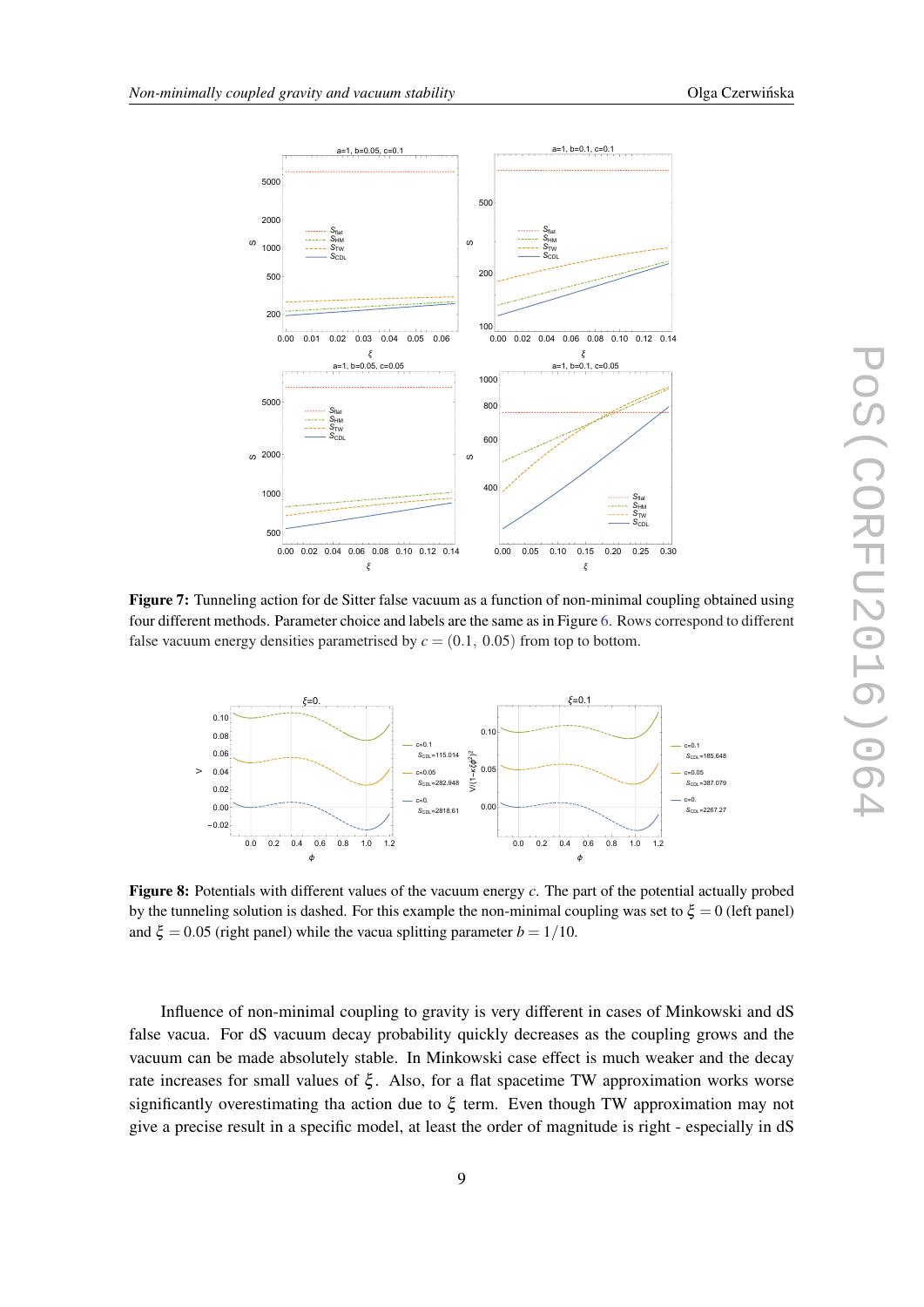case where gravitational correction decreases the vacuum stability.

#### Acknowledgements

This work has been supported by the Polish NCN grants DEC-2012/04/A/ST2/00099 and 2014/13/N/ST2/02712 and also partially supported by the University of Adelaide and the Australian Research Council through the ARC Centre of Excellence for Particle Physics at the Terascale (CoEPP) (CE110001104). ML and OC were also supported by the doctoral scholarships numbers 2015/16/T/ST2/00527 and 2016/20/T/ST2/00175, respectively. OC thanks Bonn Bethe Center for Theoretical Physics for hospitality.

## References

- [1] G. Degrassi et al., *Higgs mass and vacuum stability in the Standard Model at NNLO*, JHEP08 (2012) 098
- [2] D. Buttazzo et al., *Investigating the near-criticality of the Higgs boson*, JHEP12 (2013) 089
- [3] Z. Lalak, M. Lewicki and P. Olszewski, *Hints of BSM physics in the SM effective potential*, PoS CORFU2014 (2015) 106, [1505.05505]
- [4] L. Di Luzio, G. Isidori and G. Ridolfi, *Stability of the electroweak ground state in the Standard Model and its extensions*, Phys. Lett. B753 (2016) 150-160, [1509.05028]
- [5] Z. Lalak, M. Lewicki and P. Olszewski, *Gauge fixing and renormalisation scale independence of tunneling rate in abelian Higgs model and in the Standard Model*, 1605.06713
- [6] A. D. Plascencia and C. Tamarit, *Gauge independence of tunneling rates*, 1510.07613
- [7] P. Burda, R. Gregory and I. Moss, *The fate of the Higgs vacuum*, JHEP 06 (2016) 025, [1601.02152]
- [8] S. R. Coleman and F. De Luccia, *Gravitational Effects on and of Vacuum Decay*, Phys. Rev. D21 (1980) 3305
- [9] A. Masoumi, S. Paban and E. J. Weinberg, *Tunneling from a Minkowski vacuum to an AdS vacuum: A new thin-wall regime*, 1603.07679
- [10] O. Czerwińska, Z. Lalak and Ł. Nakonieczny, *Stability of the effective potential of the gauge-less top-Higgs model in curved spacetime*, JHEP 11 (2015) 207, [1508.03297]
- [11] F. Loebbert and J. Plefka, *Quantum Gravitational Contributions to the Standard Model Effective Potential and Vacuum Stability*, Mod. Phys. Lett. A30 (2015) 1550189, [1502.03093]
- [12] Planck collaboration, P. A. R. Ade et al., *Planck 2015 results. XX. Constraints on inflation*, 1502.02114
- [13] F. L. Bezrukov and M. Shaposhnikov, *The Standard Model Higgs boson as the inflaton*, Phys. Lett. B659 (2008) 703-706, [0710.3755]
- [14] J.R. Espinosa et al., *The cosmological Higgstory of the vacuum instability*, JHEP09 (2015) 174
- [15] M. Herranen, T. Markkanen, S. Nurmi and A. Rajantie, *Spacetime curvature and the Higgs stability during inflation*, Phys. Rev. Lett. 113 (2014) 211102, [1407.3141].
- [16] M. Herranen, T. Markkanen, S. Nurmi and A. Rajantie, *Spacetime curvature and Higgs stability after inflation*, Phys. Rev. Lett. 115 (2015) 241301, [1506.04065].